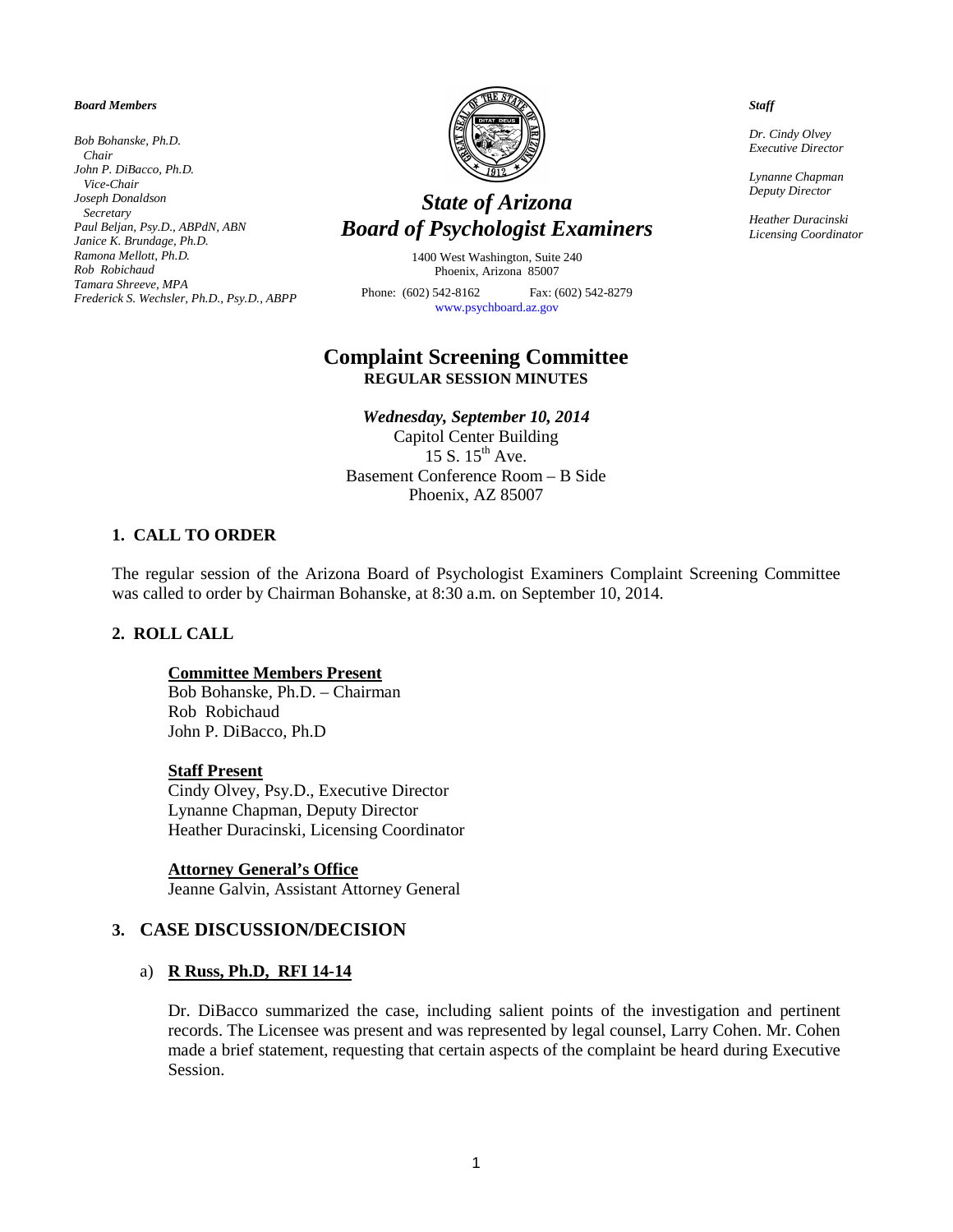At 8:38 a.m., Dr. DiBacco made a motion, seconded by Dr. Bohanske, to move into Executive Session to discuss confidential records and testimony and to receive confidential legal advice.

At 8:57 a.m., the Committee returned to open session for deliberation of the case.

Mr. Cohen made another brief statement and Licensee and Mr. Cohen answered Committee members' questions. After deliberation, Mr. Robichaud made a motion, seconded by Dr. DiBacco, to forward this case to the full Board for further investigation, with possible violations of A.R.S. §32-2061(15)(j), for possibly making a fraudulent or untrue statement to the board or its investigators, staff or consultants; and A.R.S. §32-2061(15)(m), for possibly using fraud, misrepresentation or deception to obtain a psychology license. The motion carried unanimously (3-0), by a roll call vote.

## **b) John Beck, Ph.D, RFI 14-22**

Dr. Bohanske summarized the case, including salient points of the investigation and pertinent records. The Licensee was present and was represented by legal counsel, Faren Akins. Mr. Akins and Licensee each made a brief statement. Licensee answered Committee members' questions. The Complainants were not present. After deliberation, Mr. Robichaud made a motion, seconded by Dr. DiBacco, to dismiss the case. The motion carried unanimously (3-0), by a voice vote.

## **c) David Prince, Psy.D., RFI 14-16**

Dr. DiBacco summarized the case, including salient points of the investigation and pertinent records, indicating that the case was previously reviewed at the August 13, 2014, Complaint Screening Committee meeting, where Committee members voted to table the matter, to request additional information and records from Licensee, and to review the matter at a subsequent meeting once requested information and records were obtained. The Licensee was present, made a statement, and answered Committee members' questions. The Complainant was not present. After deliberation, Dr. DiBacco made a motion, seconded by Mr. Robichaud, to forward this case to the full Board for possible violations of A.R.S. §32-2061(15)(s), for possibly failing to make client or patient records in the psychologist's possession promptly available; and A.R.S. §32-  $2061(15)(cc)$ , for possibly failing to make available to a client or patient or to the client's or patient's designated representative, on written request, a copy of the client's or patient's record, including raw test data, psychometric testing materials and other information as provided by law. The motion carried (2-1), by a roll call vote, with Dr. Bohanske voting no.

## **d) Christopher Nicholls, Ph.D., RFI 14-23**

Mr. Robichaud summarized the case, including salient points of the investigation and pertinent records. The Licensee was present and answered Committee members' questions. The Complainants were not present. After deliberation, Dr. Bohanske made a motion to dismiss the complaint, which was not seconded. After further deliberation, Dr. DiBacco made a motion, seconded by Mr. Robichaud, to table the matter for a future meeting, and to formally request that the Licensee, the Complainants, the postdoctoral resident, and the referring psychologist appear at the future meeting for the Committee's further review of the matter. The motion carried (2-1), by a roll call vote, with Dr. Bohanske voting no.

## **4. DISCUSSION, CONSIDERATION, AND POSSIBLE ACTION REGARDING THE DATE OF THE OCTOBER, 2014, COMPLAINT SCREENING COMMITTEE MEETING**

It was determined that the October meeting date could be decided outside of the meeting, therefore the Committee did not hear this agenda item.